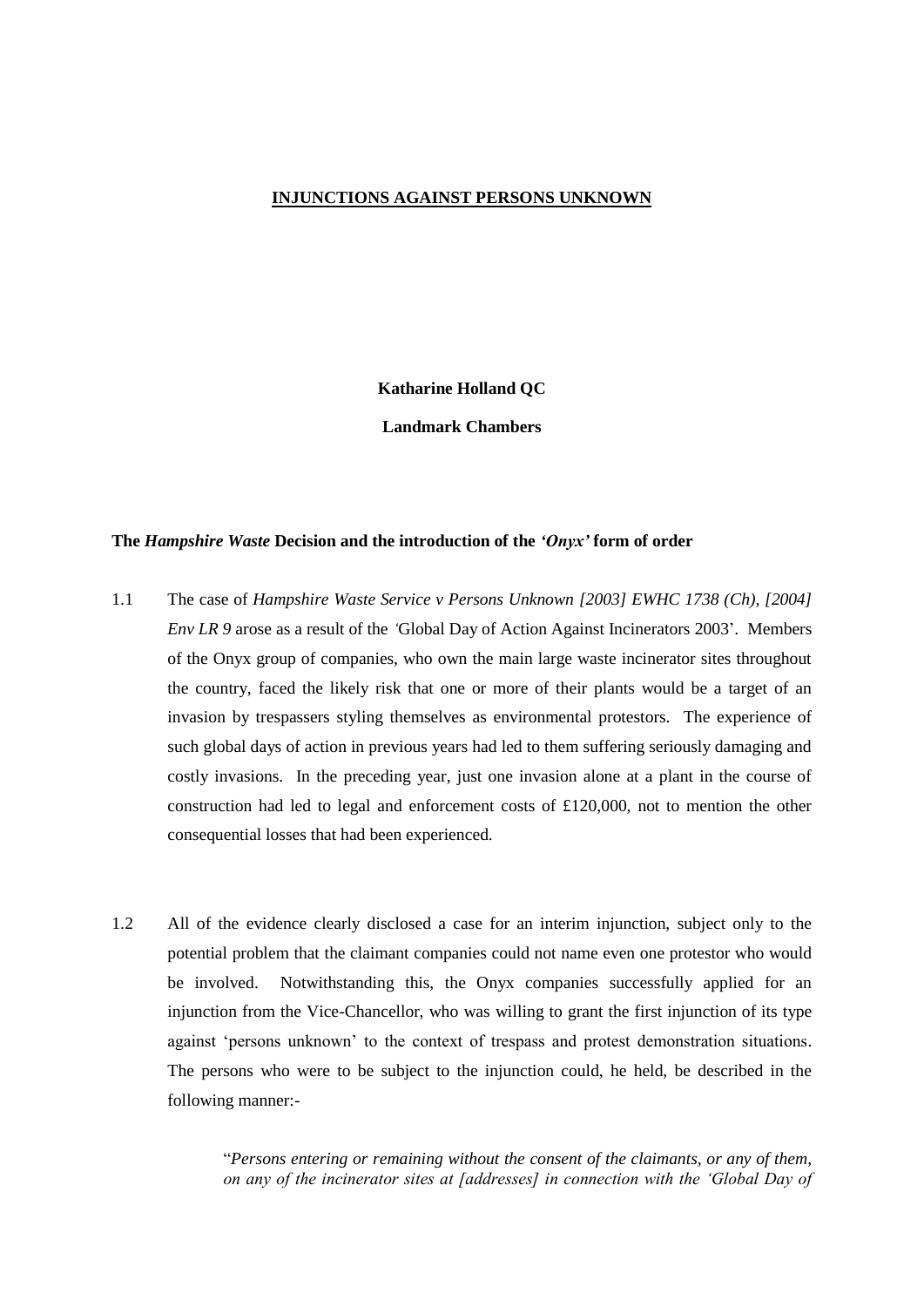*Action Against Incinerators" (or similarly described event) on or around 14th July 2003".*

The Vice-Chancellor agreed that there would be considerable potential for injustice if such an order was not made. In so doing, the Vice-Chancellor has considerably developed the established law on injunctions to restrain trespasses and demonstrations.

1.3 In *South Cambridgeshire District Council –and Persons Unknown<sup>1</sup>, the Court of Appeal* approved the Vice-Chancellor"s approach in what they described as "*a difficult area of the law*". In that case, gypsies from an adjacent gypsy caravan site forming part of the Smithy Fen Site at Cottenham in Cambridgeshire were proposing to extend their site on to adjacent land. The Court of Appeal allowed an injunction to be granted against;

> *"Persons unknown (being persons other than those listed in the Schedule to the claim form) causing or permitting:-*

> *Hardcore to be deposited, caravans, mobile homes or other forms of residential accommodation to be stationed or existing caravans or other mobile homes to be occupied on land at Victoria View, Smithy Fen, Cottenham, Cambridge"*

The County Court Judge had refused the application at first instance on the grounds that he did not consider he had power to grant an injunction in such terms. The Court of Appeal disagreed. In this case, they were also able to rely upon certain specific provisions to be found in Section 187B of the Town and Country Planning Act 1990 which provided as follows:-

- *(1) Where a local planning authority consider it necessary or expedient for any actual or apprehended breach of planning control to be restrained by injunction, they may apply to the court for an injunction.*
- *(3) Rules of court may provide for such an injunction to be issued against a person whose identity is unknown."*

Such rules of court were to be found in County Court Rule Order 49, scheduled to the Civil Procedure Rules and provided as follows:-

*"7(1) An injunction under;-*

*…*

*…*

*(a) Section 187B … of the Town and Country Planning Act 1990 … may be granted against a person whose identity is unknown to the applicant.*

**.** 

<sup>1</sup> [2004] EWCA Civ 1280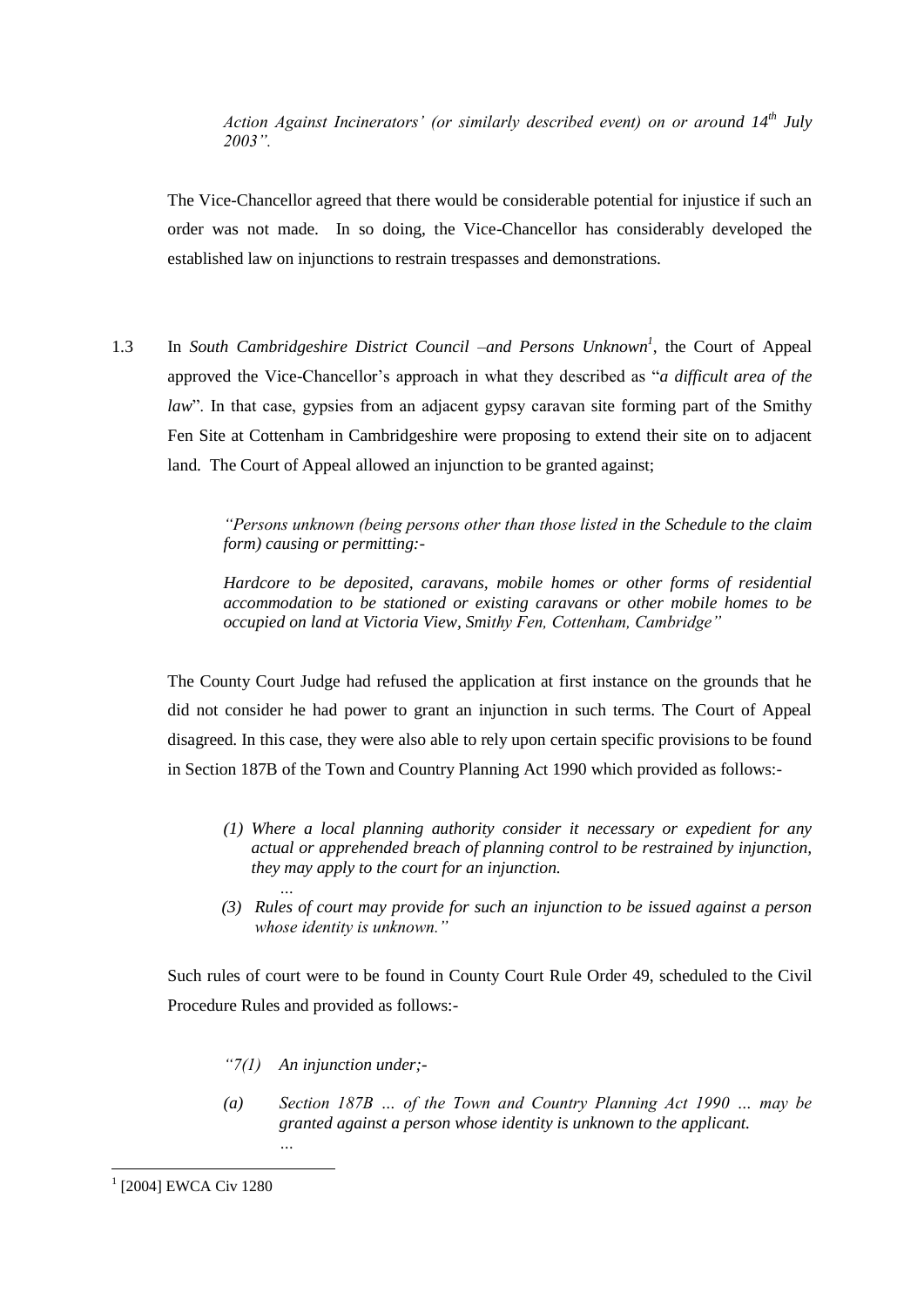- *(2) An application for an injunction … under paragraph (1) shall describe the respondent by reference to:-*
	- *(a) photograph; or*
	- *(b) a thing belonging to or in the possession of the respondent; or*
	- *(c) any other evidence with sufficient particularity to enable service to be effected and the form of the claim form used shall be modified accordingly.*
- 1.4 In drafting the description of the defendant in the title to the proceedings and in the body of the order, it is important that this description is defined by reference to the particular protest in issue. Injunctions will not now be granted where the defendants are defined by reference to such general phrases as *"persons occupying… in connection with protest action"*. The courts are not now attracted to the prospect of restraining all protests on such a broad basis. Furthermore, it is equally important that the terms of the injunction are limited in time. Usually, an appropriate period in connection with any specific trespass will be about 3 months and although injunctions are still being granted which last for a period of 12 months, these are becoming increasingly unpopular with the judiciary.

#### **Service Issues**

- 2.1 The actual obtaining of an order against a defendant described in the manner referred to above is, of course, only part of the overall equation for a client faced with a threatened trespass. The crucial next step is that of service. How is this to be achieved? How do you serve injunctions on "persons unknown" under the CPR? More problematically, how do you serve "persons unknown" when the injunction to which they are to be subject is to prevent entry to large sites which for Onyx in the *Hampshire Waste* case were throughout the country and extended in certain cases to sites in excess of fifty acres?
- 2.2 The solution is to be found in a combination of the legal flexibility provided for under the CPR and the practical input of some hard-working process servers. The solution is to be found in CPR 6.15 which provides:-
	- *"(1) Where it appears to the court that there is a good reason to authorise service by a method or at a place not otherwise permitted by this Part, the court may make an order permitting service by an alternative method or at an alternative place.*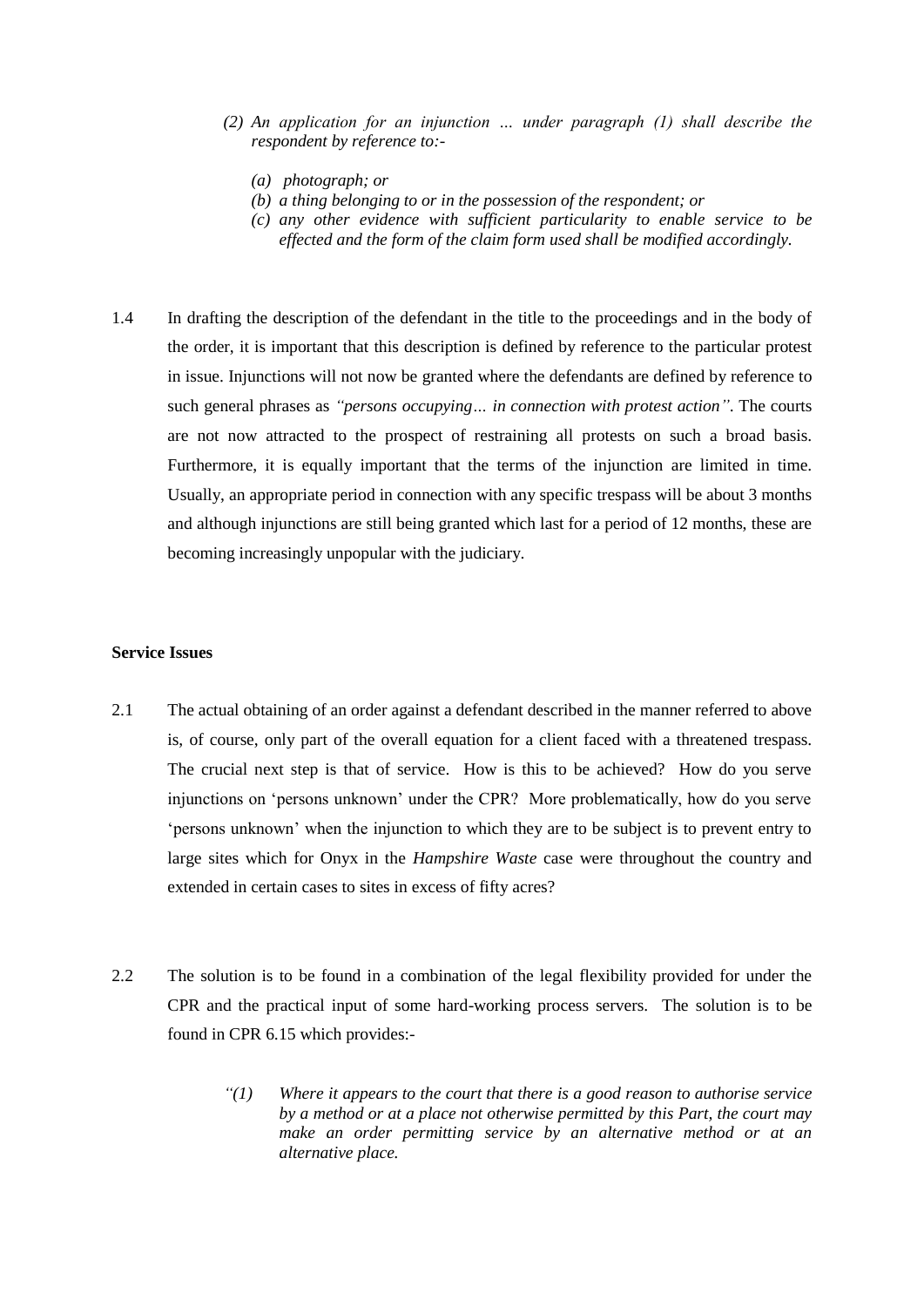- *(2) On an application under this rule, the court may order that steps already taken to bring the claim form to the attention of the defendant by an alternative method or at an alternative place is good service.*
- *(3) An application for an order under this rule – (a) must be supported by evidence; and (b) may be made without notice.*
- *(4) An order under this rule must specify – (a) the method or place of service; (b) the date on which the claim form is deemed served; and (c) the period for – (i) filing an acknowledgment of service; (ii) filing an admission; or (iii) filing a defence"*
- 2.3 There is also the Practice Direction in CPR 6.8 paragraph 9 which provides*:*-

### *"9.1*

*Where an application for an order under rule 6.15 is made before the document is served, the application must be supported by evidence stating –*

- *(1) the reason why an order is sought;*
- *(2) what alternative method or place is proposed, and*
- *(3) why the applicant believes that the document is likely to reach the person to be served by the method or at the place proposed.*
- *9.2*

*Where the application for an order is made after the applicant has taken steps to bring the document to the attention of the person to be served by an alternative method or at an alternative place, the application must be supported by evidence stating –*

- *(1) the reason why the order is sought;*
- *(2) what alternative method or alternative place was used;*
- *(3) when the alternative method or place was used; and*
- *(4) why the applicant believes that the document is likely to have reached the person to be served by the alternative method or at the alternative place.*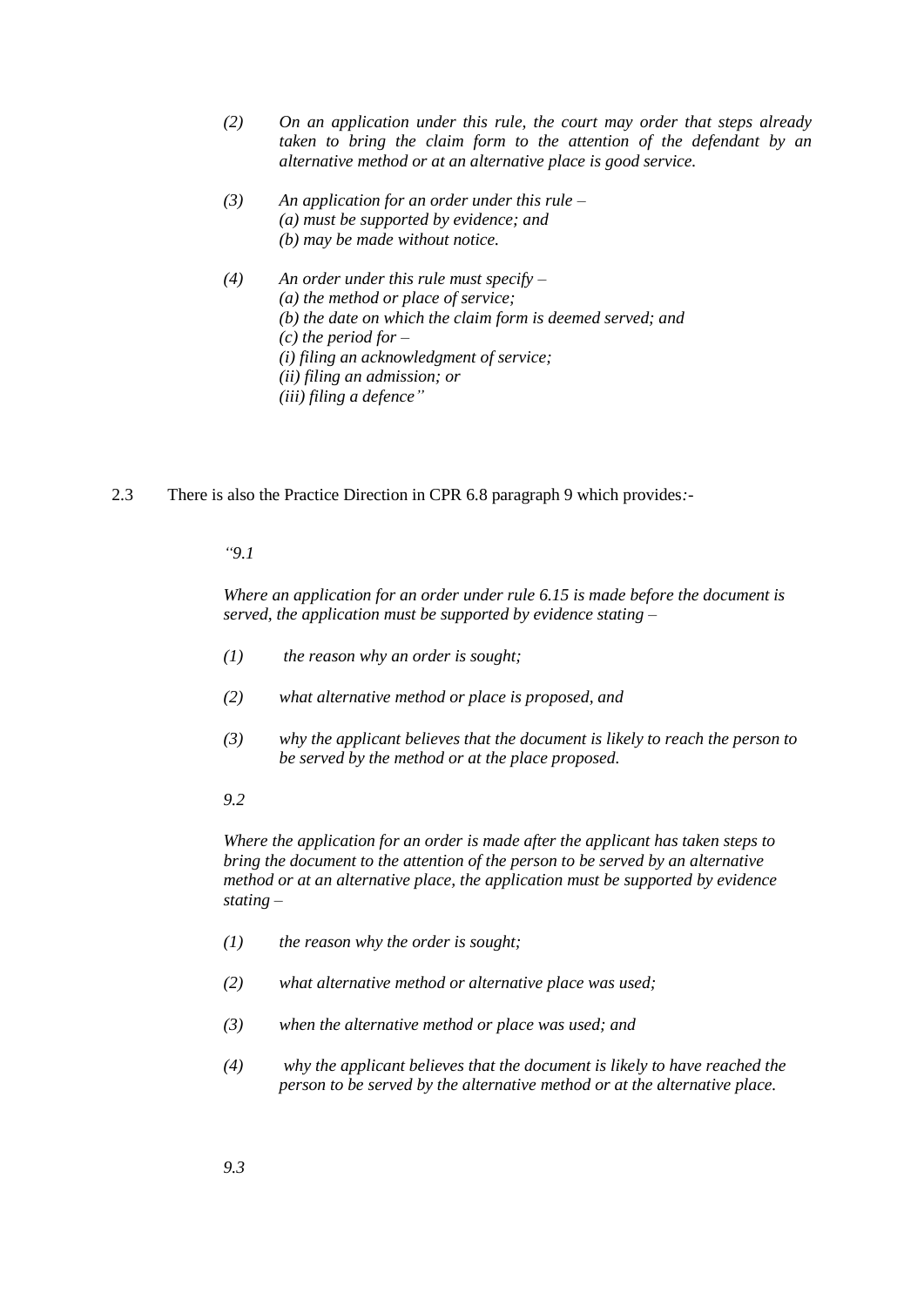*Examples –*

*(1) an application to serve by posting or delivering to an address of a person who knows the other party must be supported by evidence that if posted or delivered to that address, the document is likely to be brought to the attention of the other party;*

*(2) an application to serve by sending a SMS text message or leaving a voicemail message at a particular telephone number saying where the document is must be accompanied by evidence that the person serving the document has taken, or will take, appropriate steps to ensure that the party being served is using that telephone number and is likely to receive the message; and*

*(3) an application to serve by e-mail to a company (where paragraph 4.1 does not apply) must be supported by evidence that the e-mail address to which the document will be sent is one which is likely to come to the attention of a person holding a senior position in that company"*

All of these provisions combine to allow a claimant to propose and implement a scheme for service which is likely to be the most effective and practical on the particular facts of each case.

- 2.4 As to the practical input for process servers, the scheme for Onyx involved the fixing of the claim form, orders and evidence to posts in conspicuous places round the perimeters of the six sites involved. This is the procedure which has been adopted by numerous other claimants in the years since the *Hampshire Waste* case.
- 2.5 For South Cambridgeshire District Council, the Court of Appeal indicated that service should be effected by placing a notice with the claim form and the injunction in clear plastic envelopes and nailed to a stake or gatepost or other prominent location on eleven different plots. Once a week the Council were to ensure that the notice was there. The notice was required to inform them that they could obtain copies of the application notice and the accompanying witness statement and exhibits by applying to the Council at an identified address at its planning offices during working hours.
- 2.6 On another occasion, when a protest brought the International Oil Exchange to a halt and then blockaded a dinner at The Dorchester Hotel, service was effected by the hotel manager announcing the order by "loud hailer" in the hotel foyer.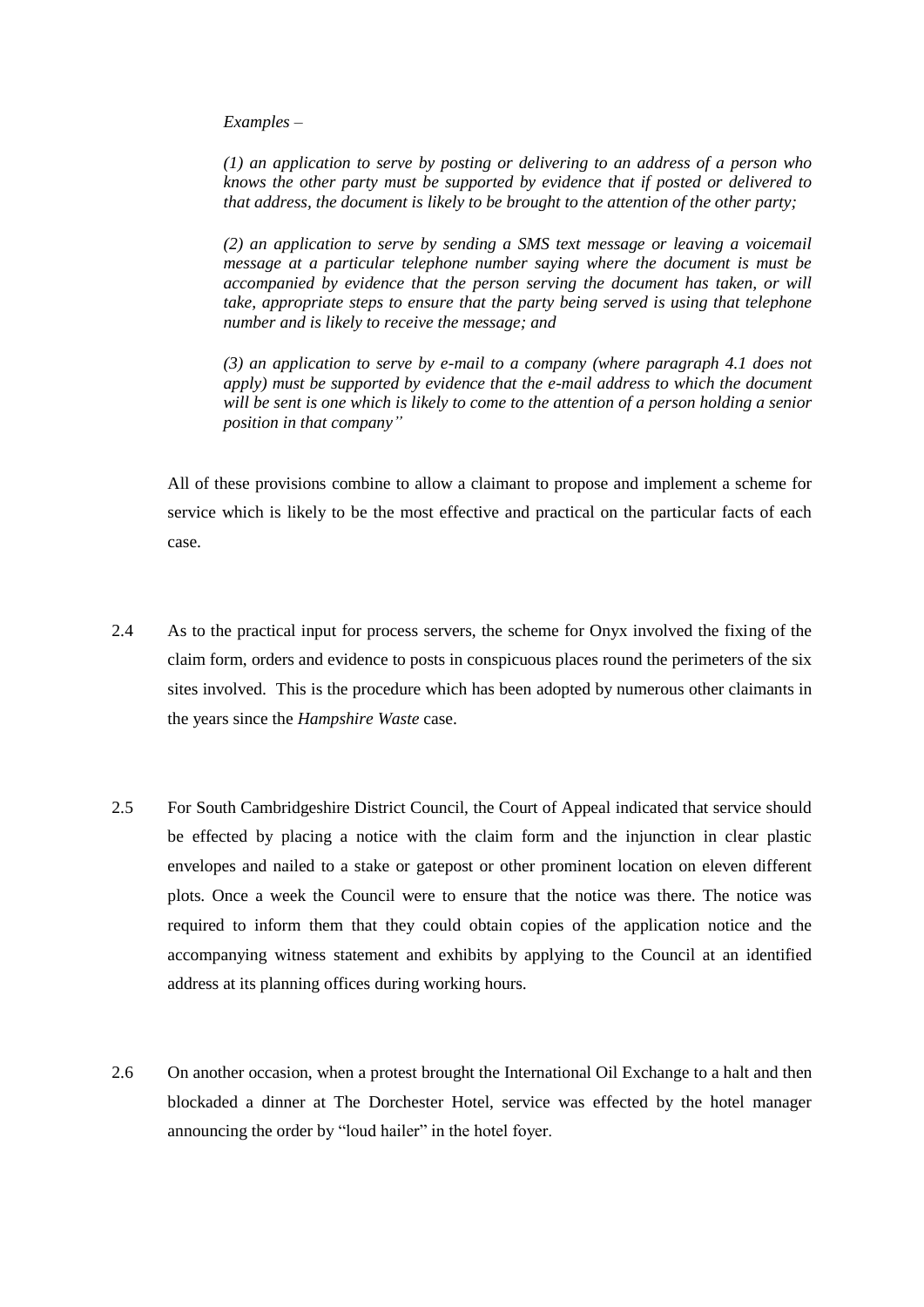- 2.7 In addition to such schemes, the order can (and should) be served by more direct means on all potentially interested organisations or parties.
- 2.8 In relation to hearings at which a possession order is to be sought and for which the time for service has been abridged, in the recent case of *Sun Street Properties v Persons Unknown*  [2011] EWHC (Ch), [2011] All ER (D) 72*,* Mr Justice Roth indicated that reasonable steps had to be taken to give the occupiers 'adequate notice' of the hearing. He said:-

*"The form of service of a possession claim is indeed specified in Rule 55.6, but it is the obligation of the claimant seeking relief, especially when it has the benefit of professional solicitors and the party against whom relief is sought are litigants in person, to take reasonable steps to give them adequate notice. What is reasonable and adequate is dependent on the circumstances. It should be self-evident that the shorter the period of notice, the more prominent the steps that have to be taken to bring the matter to the other party's attention."*

In relation to possession proceedings, notice of an abridged possession hearing might therefore require a text message or telephone call to any telephone number known to the claimant and/or it might involve providing an "out of hours" telephone number at which the claimant"s solicitors might be contacted and/or an "out of hours/ number for the court and/or a covering letter with the documentation. Although these particular comments were concerned with the provision of notice for a possession hearing, it is now to be recommended that a covering letter is prepared to be provided with the injunction documentation for service and the defendants informed of the injunction by telephone or text where possible.

## **The Role of the Injunction v the Role of the Possession Order**

- 3.1 In *Secretary of State for Environment, Food and Rural Affairs v Meier and others* [2009] UKSC 11 [2009] PLSCS 335 [2009] 49 EG 70 (CS), the Supreme Court decided that an order for possession could not be made in favour of a landowner in respect of areas of land that were wholly detached and separated, possibly by many miles, from the land occupied by the trespassers. However, various comments were also made with respect to the obtaining of injunctions in such circumstances.
- 3.2 The Supreme Court made it clear that whether or not an injunction would be granted to restrain a person from trespassing on land would depend on the facts of each particular case.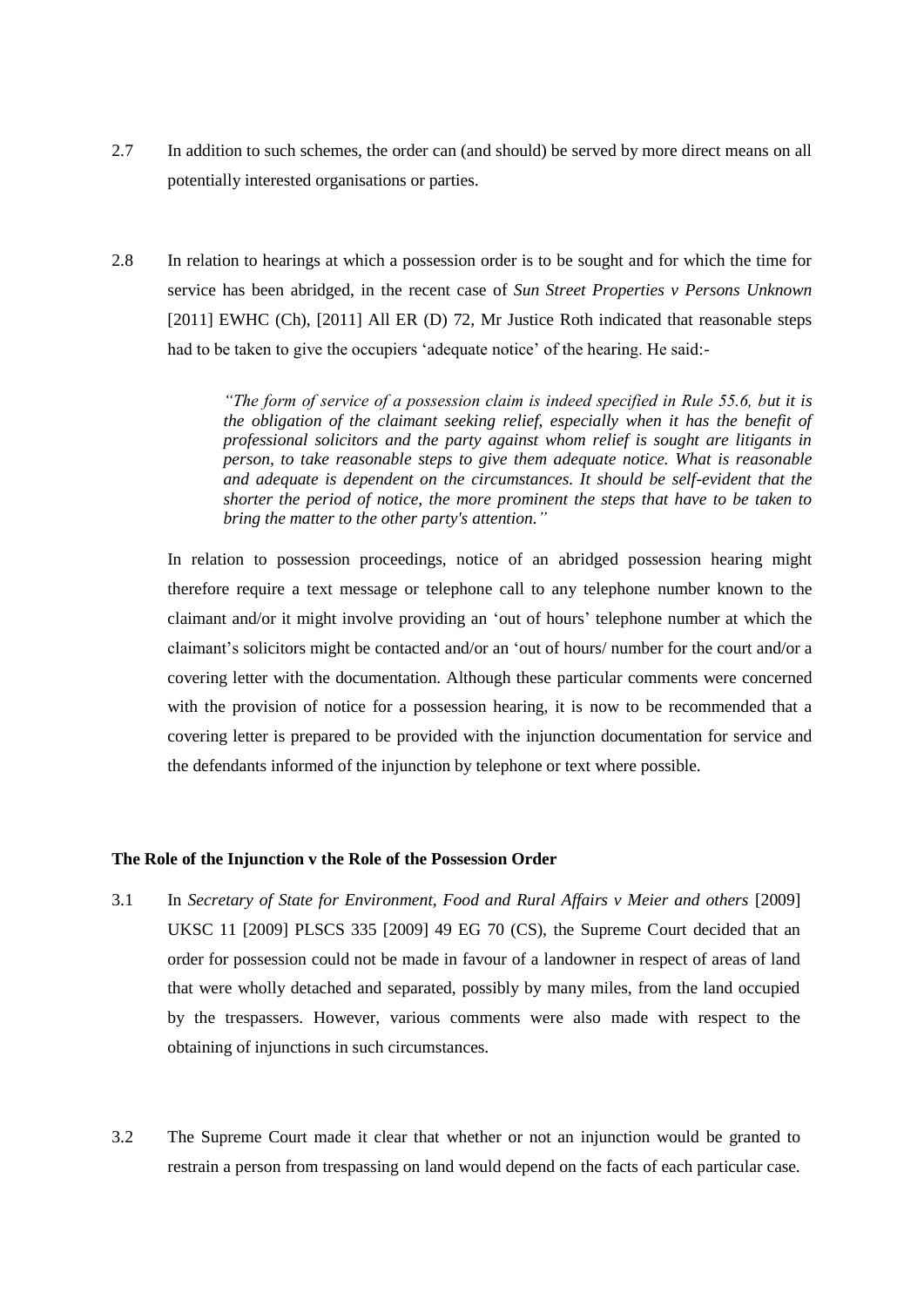The Supreme Court considered that where a trespass was threatened in relation to a particular area of land (and especially where it was being committed and had been committed in the past) an injunction to restrain the threatened trespass would be appropriate, unless there were good reasons to the contrary. Even though the court should not make orders that it did not intend (or would be unable) to enforce and even in cases where there was little prospect of enforcing the injunction by imprisonment or sequestration, it might be appropriate to grant an injunction if it would have a real deterrent effect on the particular trespassers. As Lady Hale recognised, an injunction is a useful means of support for a speedy possession order, with abridged time limits if appropriate.

3.3 It is to be noted that the injunction procedure cannot be used as a means of circumventing CPR 55 in order to obtain possession. The usual procedure when a protest trespass has already started is to abridge time for the hearing of a possession claim whilst at the same time obtaining an injunction to prevent further trespassers from entering upon the site. This was a point which was also emphasised by Mr Justice Roth in the *Sun Street* case when he said:-

> *"The distinct purpose of the injunction was to stop more people coming onto the Property and a genuine concern about their safety, given that this was a large building complex that had been unoccupied for a considerable period. The respondent could not know how many more people might seek to occupy the building and produced to the court as an exhibit to Mr Freeman's witness statement a report from a newspaper website on 18 November which quoted one of the Occupiers, who said:*

*"We've got more people joining us from the rest of the UK and Ireland tomorrow."* 

*It was not suggested in argument before me that this report was inaccurate. The injunction was an interim injunction to restrain such entry. Therefore, understandably and in my view very properly, it was against persons unknown. It followed the clear precedent established in the judgment of Sir Andrew Morritt (then Vice Chancellor) in Hampshire Waste Service v Persons Unknown [2003] EWHC 1738 (Ch), [2004] Env LR 9, and effectively approved by the Supreme Court in Secretary of State v Meier [2009] UKSC 11 [2009] 1 WLR 2780 per Lord Rodger at para 2. As Lord Neuberger observed in the same case at para 83, in some cases it may be appropriate to grant an injunction where the court considers it could have a real deterrent effect."*

#### 4. **Enforcement Issues**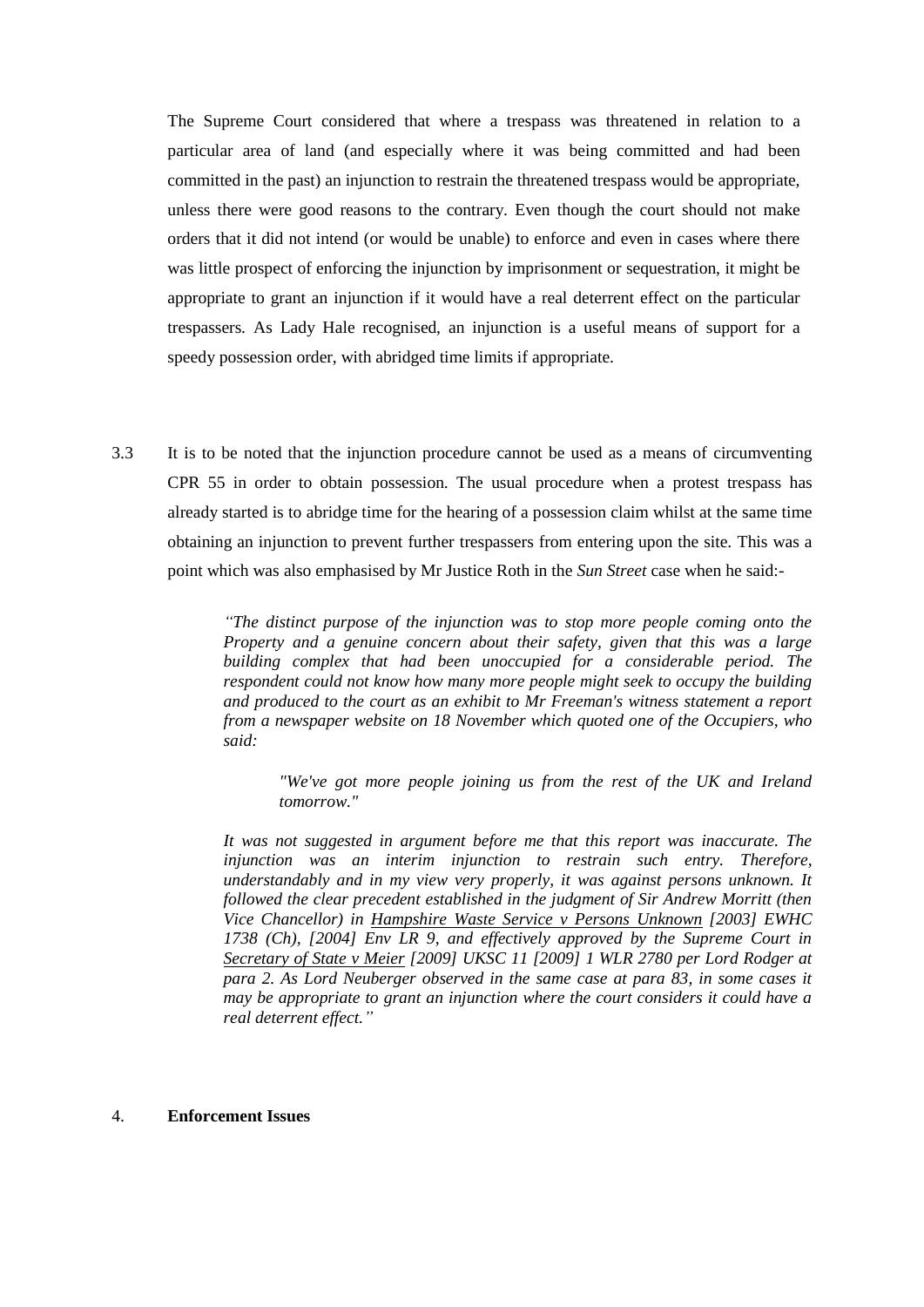- 4.1 Any anticipated difficulty in enforcing an order of the type described is no bar to its grant. In the *Hampshire Waste* case, the Vice-Chancellor noted that the evidence on behalf of Onyx claimed that *"the police are largely powerless, the sheriff"s officers overstretched and a claimant"s remedy of damages entirely inadequate"*. As a result of this, the Vice-Chancellor expressly considered the question of *"whether, if the criminal law and the remedy in damages are inadequate, is a remedy by way of interim injunction any better?"* but found that this was not a ground for refusing the injunction.
- 4.2 Enforcement is accordingly to be effected by contempt of court procedures. In this context, much of the value of the order results from the principle that any person who, knowing of the order, assists in its breach, will be liable for contempt: *Acrow (Automation) Ltd v Rex Chainbelt Inc [1971] 3 All ER 1175* and *A-G v Times Newspapers Limited [1992] 1 AC 191*. It is in this way that the actions of bodies involved in the organisation of protests can be effectively discouraged.
- 4.3 In particular, one of the ways in which the injunction has a valuable deterrent effect relates to the potential consequential likelihood for organisations involved of an action of the type which has become known as a  $S.L.A.P.P.<sup>2</sup>$  action in the event of a challenge to the injunction. Such an action involves the organisation being made the immediate subject of a substantial damages claim coupled with an injunction freezing its assets. The threat of liquidation of the organisation's assets can then be withdrawn in return for the organisation's co-operation<sup>3</sup>. If a protest organisation seeks to challenge the grant of the injunction it exposes itself to the risk of being seen to assume responsibility for the proposed event and increases the risk that it will become the subject of a S.L.A.P.P. action. Similarly, if the injunction is served on such an organisation and a trespass then occurs for which it publicises its involvement after the event, it has again heightened its risk of being made the subject of a SLAPP action.
- 4.4 Although it had previously generally been accepted that an injunction restraining trespass to land can only be enforced by sequestration or imprisonment, Lord Neuberger questioned whether this was correct in the *Meier* case. He said:-

**.** 

*<sup>2</sup> (Strategic Lawsuits Against Public Participation)*

<sup>3</sup> *As occurred, for example, when BP took such action against Greenpeace when protestors stormed the Stena Dee oil rig in the North Sea.*